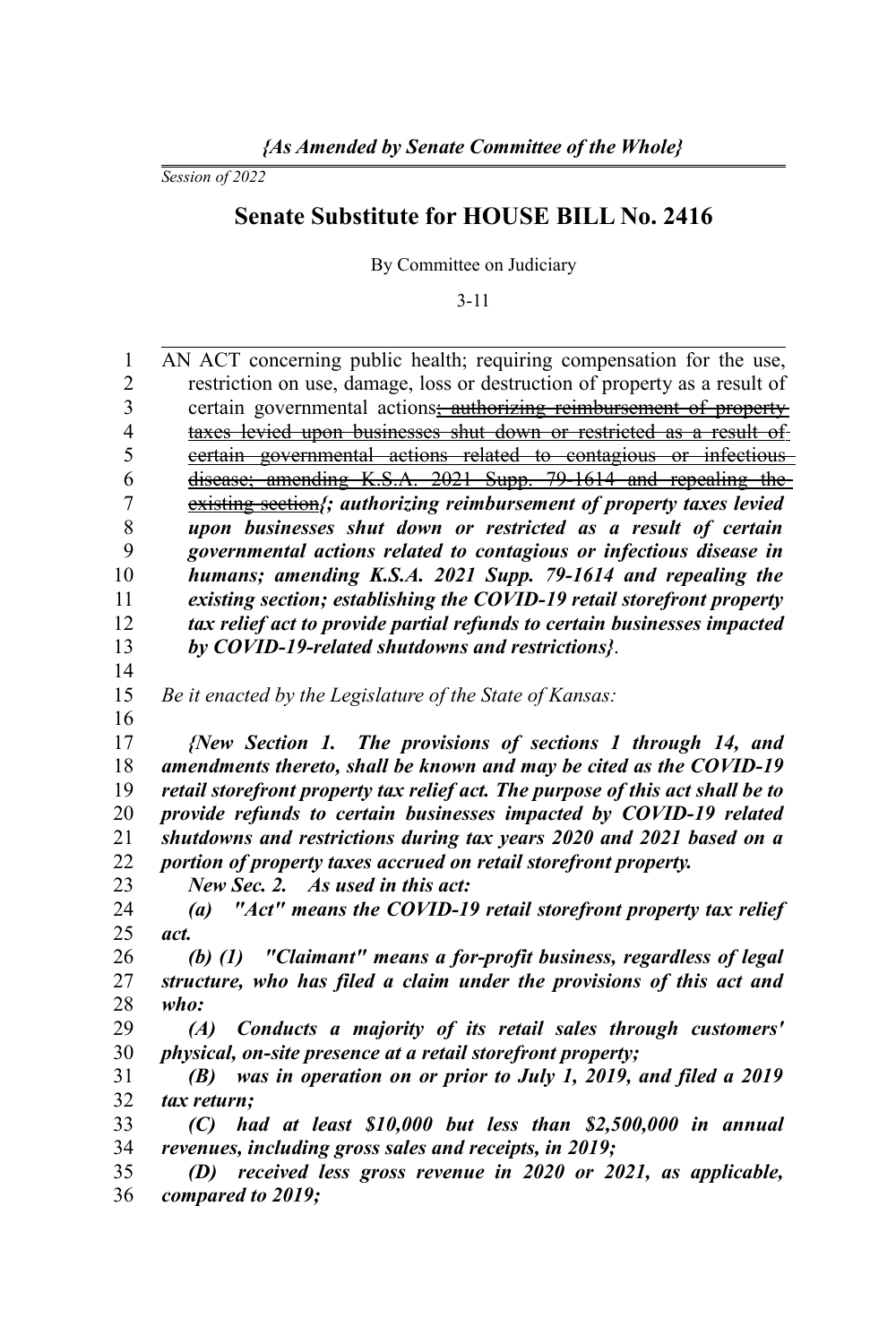- *(E) was in active operations as of March 1, 2020; and* 1
- *(F) has not received more than a total of \$150,000 in prior COVID-*2
- *19-related local, state or federal funding or any combination thereof.* 3
- 4 5

8

*(2) "Claimant" shall not include: (A) Grocery stores and pharmacies;*

- *(B) hardware stores and home improvement businesses;* 6
- *(C) retail liquor stores;* 7
	- *(D) manufacturers and food processors;*

*(E) schools, such as pre-kindergarten, kindergarten through grade 12, post-secondary, higher education, technical education and training;* 9 10

*(F) hospitals and healthcare providers, including, but not limited to, physicians, surgeons, psychologists and psychoanalysts, but not including personal services providers such as massage therapists and chiropractors;* 11 12 13 14

*(G) property management and real estate services, including owners or operators of short-term rental properties;* 15 16

*(H) professional services, including, but not limited to, accounting, insurance, legal, financial services and firms, information technology, engineering and architecture;* 17 18 19

*(I) agriculture and aquaculture producers, including farms, ranches and fisheries, but not including their retail storefronts used to conduct retail sales to customers;* 20 21 22

23

30

*(J) hosts or operators of a vacation or short-term rental unit;*

*(K) passive businesses, investment companies and investors who file a schedule E on their individual tax returns;* 24 25

*(L) financial businesses primarily engaged in the business of lending, such as banks, finance companies and factoring companies;* 26 27

- *(M) cable companies, telephone companies, utilities and other similar businesses; and* 28 29
	- *(N) energy production, generation and distribution companies.*

*(3) When a retail storefront is occupied by two or more businesses and more than one of the businesses is able to qualify as a claimant, the businesses may determine between them as to whom the claimant will be. If they are unable to agree, the matter shall be referred to the secretary of revenue whose decision shall be final.* 31 32 33 34 35

*(c) "Gross rent" means the rental paid at arm's length solely for the right of occupancy of a retail storefront paid to a landlord, as expressly set out in the rental agreement, exclusive of charges for any utilities, services, furniture and furnishings or personal property appliances furnished by the landlord as a part of the rental agreement, whether or not expressly set out in the rental agreement. Whenever the director of taxation finds that the landlord and tenant have not dealt with each other at arm's length and that the gross rent charge was* 36 37 38 39 40 41 42 43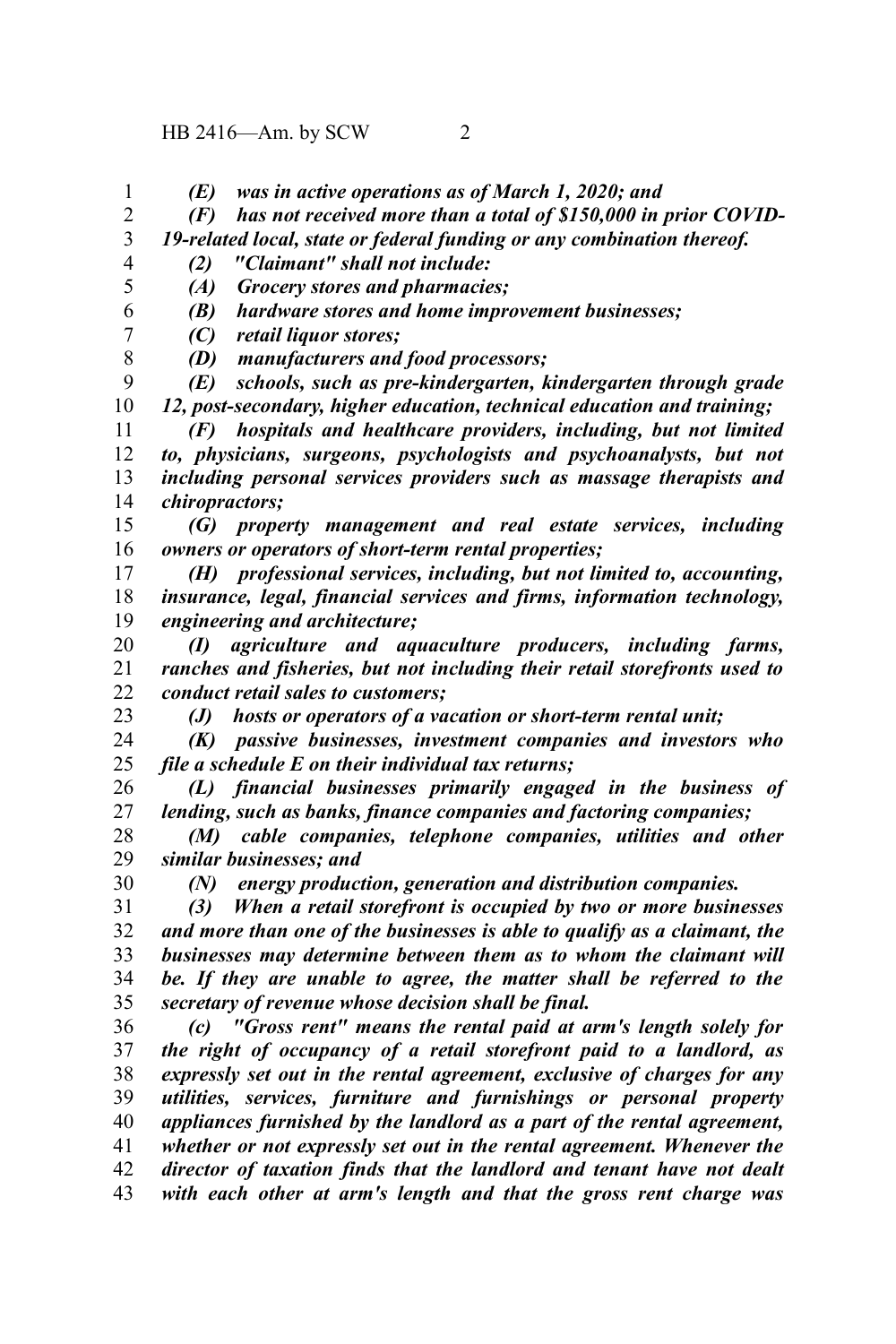*excessive, the director may adjust the gross rent to a reasonable amount for the purpose of the claim.* 1 2

*(d) "Property taxes accrued" means property taxes, exclusive of special assessments, delinquent interest and charges for service, levied on a claimant's retail storefront in 2020 or 2021, as applicable, by the state of Kansas and the political and taxing subdivisions of the state. When a retail storefront is owned by two or more persons or entities as joint tenants ortenants in common and one or more of the persons or entities is not a part of claimant's business, "property taxes accrued" is that part of property taxes levied on the retail storefront that reflects the ownership percentage of the claimant's business. For purposes of this act, property taxes are "levied" when the tax roll is delivered to the local treasurer with the treasurer's warrant for collection. When a claimant owns its retail storefront part of a calendar year, "property taxes accrued" means only taxes levied on the retail storefront when both owned and occupied as a retail storefront by the claimant's business at the time of the levy, multiplied by the percentage of 12 months that the property was owned and occupied by the business as its retail storefront in the year. When a business owns and occupies two or more different retail storefronts in the same calendar year, property taxes accrued shall be the sum of the taxes allocable to those several properties while occupied by the business as its retail storefront during the year. Whenever a retail storefront is an integral part of a larger unit such as a multi-purpose or multi-retail storefront building, property taxes accrued shall be that percentage of the total property taxes accrued as the value of the retail storefront is of the total value. For the purpose of this act, the word "unit" refers to that parcel of property covered by a single tax statement of which the retail storefront is a part.* 3 4 5 6 7 8 9 10 11 12 13 14 15 16 17 18 19 20 21 22 23 24 25 26 27 28

*(e) "Rent constituting property taxes accrued" means 15% of the gross rent actually paid in cash or its equivalent in 2020 or 2021, as applicable, by a claimant solely for the right of occupancy of a retail storefront on which ad valorem property taxes were levied in full for that year. When a claimant occupies two or more different retail storefronts in the same calendar year, rent constituting property taxes accrued shall be computed by adding the rent constituting property taxes accrued for each property rented by the claimant while occupied by the claimant as its retail storefront during the year.* 29 30 31 32 33 34 35 36 37

*(f) "Retail storefront" means the real property in this state, whether owned or rented, that is occupied by the claimant's business and where the claimant conducts retail sales through customers' physical, on-site presence. "Retail storefront" may consist of a part of a multi-purpose or multi-retail storefront building. "Owned" includes a vendee in possession under a land contract, a life tenant, a beneficiary under a* 38 39 40 41 42 43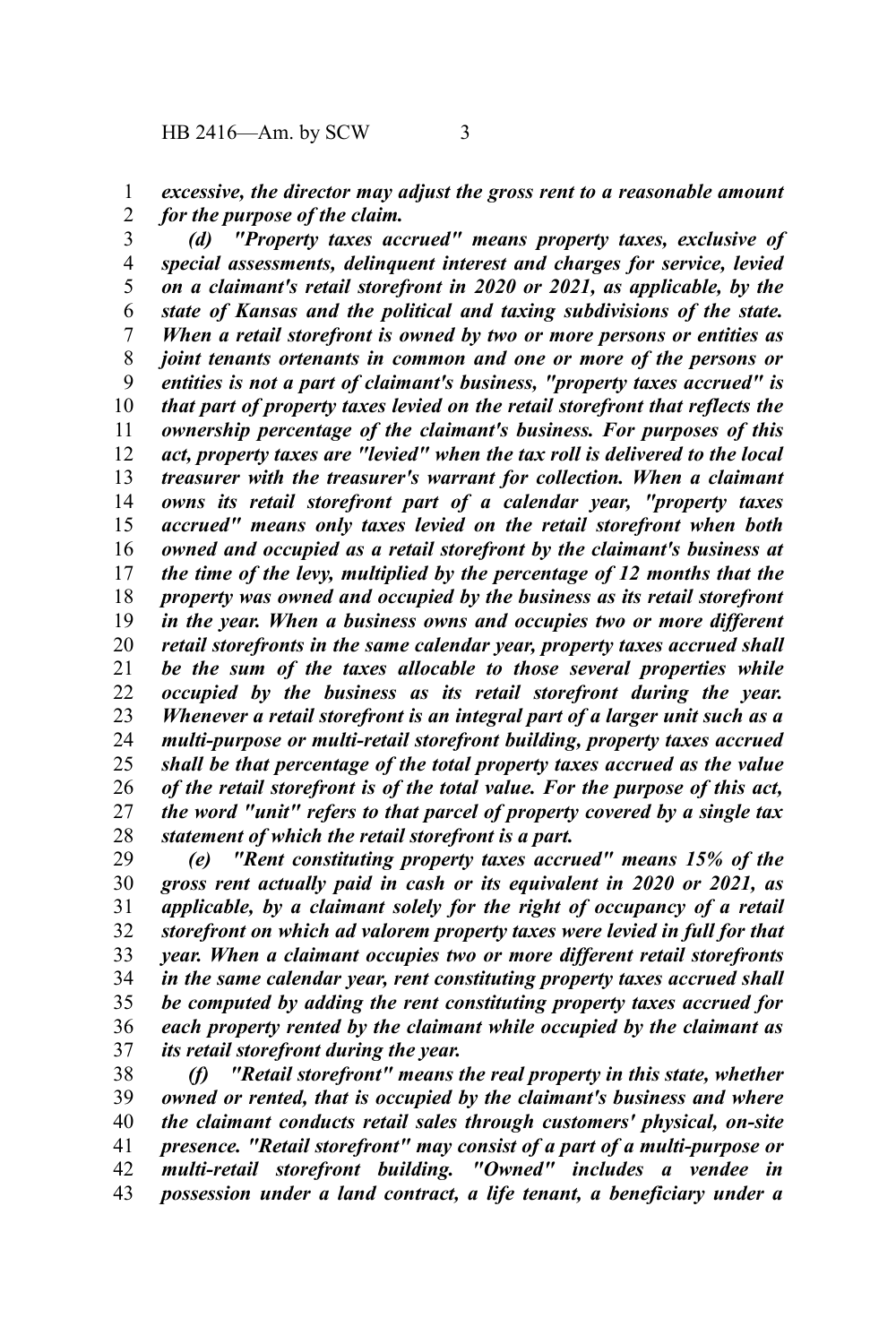HB 2416—Am. by SCW 4

*trust and one or more joint tenants or tenants in common.* 1

*New Sec. 3. (a) For tax years 2020 and 2021, a claimant shall be eligible for a claim for refund under this act if the claimant's eligible business operated at the retail storefront was operationally shut down or restricted by a COVID-19-related order or action imposed by the state, a local unit of government or a local health officer, including, but not limited to, by an executive order issued by the governor pursuant to K.S.A. 48-925, and amendments thereto, or any action taken by a local unit of government related to a state of disaster emergency declared pursuant to K.S.A. 48-924, and amendments thereto, or a state of local disaster emergency declared pursuant to K.S.A. 48-932, and amendments thereto.* 2 3 4 5 6 7 8 9 10 11 12

*(b) The amount of refund under this act shall be equal to 33% of the COVID-19 qualifying sum. The COVID-19 qualifying sum shall be the sum of the COVID-19 ordered shutdown days gross rebate amount calculated pursuant to subsection (c) and the COVID-19 ordered restricted operations days gross rebate amount calculated pursuant to subsection (d).* 13 14 15 16 17 18

*(c) The COVID-19 ordered shutdown days gross rebate amount shall be the amount of the claimant's property taxes accrued or rent constituting property taxes accrued for the tax year divided by the applicable factor set forth in the following schedule:* 19 20 21 22

| 23 |                          | Divide property taxes accrued                                |
|----|--------------------------|--------------------------------------------------------------|
| 24 | <b>Number of ordered</b> | or rent constituting property                                |
| 25 | shutdown days            | <i>taxes accrued by:</i>                                     |
| 26 |                          |                                                              |
| 27 | 91 or more               | 3                                                            |
| 28 | 61 to 90                 | 4                                                            |
| 29 | 31 to 60                 | 6                                                            |
| 30 | 1 to 30                  | 12                                                           |
| 21 | (A)                      | The COVID 10 evident vestwicted energians days gross reports |

*(d) The COVID-19 ordered restricted operations days gross rebate amount shall be the amount of the claimant's property taxes accrued or rent constituting property taxes accrued for the tax year divided by the applicable factor set forth in the following schedule:* 31 32 33 34

| 35 |                            | Divide property taxes accrued |
|----|----------------------------|-------------------------------|
| 36 | <b>Number of ordered</b>   | or rent constituting property |
| 37 | restricted operations days | <i>taxes accrued by:</i>      |
| 38 | 211 or more                |                               |
| 39 | 181 to 210                 | 2.289                         |
| 40 | 151 to 180                 | 2.667                         |
| 41 | 121 to 150                 | 3.2                           |
| 42 | 91 to 120                  | 4                             |
| 43 | 61 to 90                   | 5.333                         |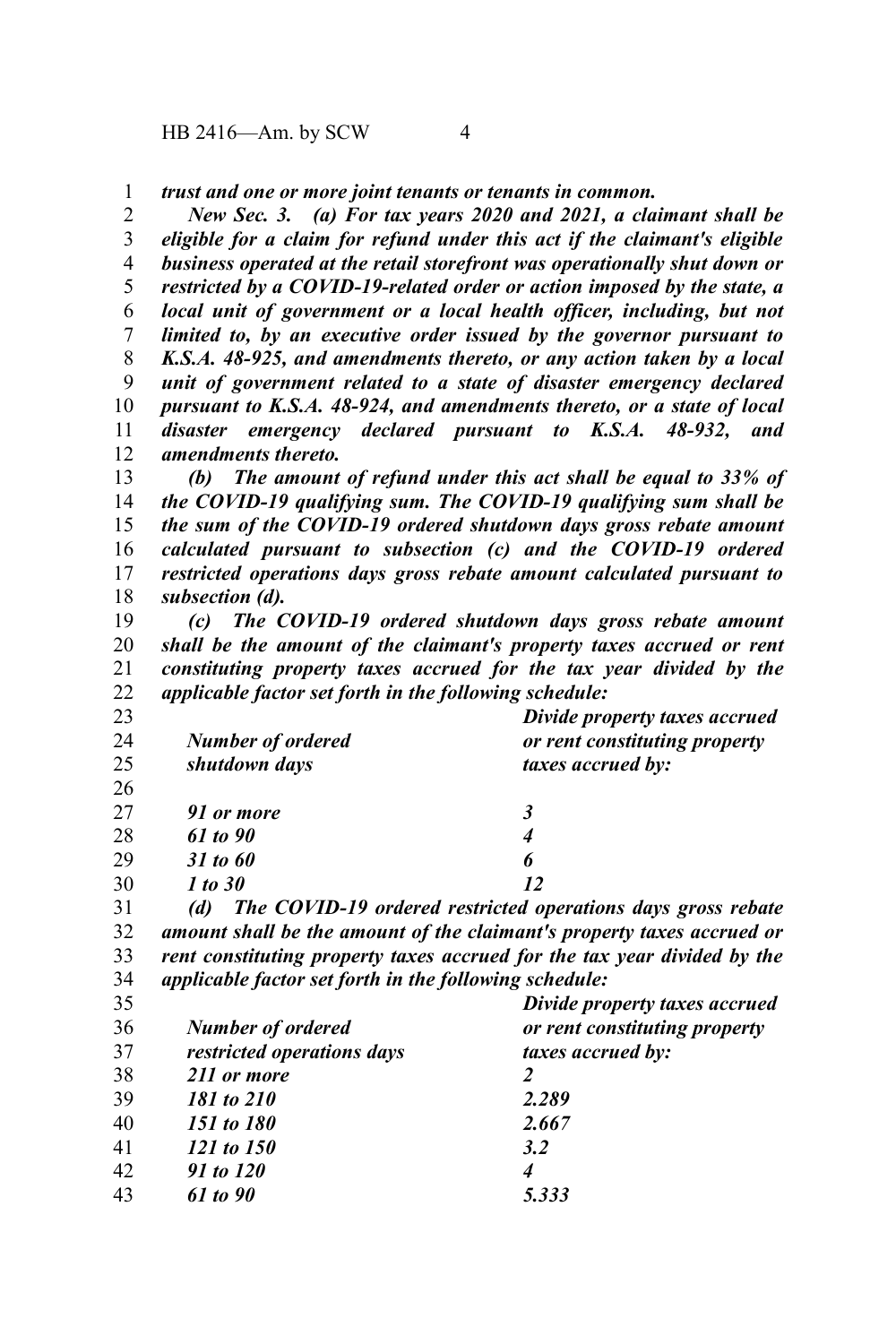*31 to 60 8* 1

*1* to 30 16 2

*(e) For purposes of subsections (c) and (d), an eligible calendar day may be counted only once as either an ordered shutdown day or an ordered restricted operations day.* 3 4 5

*(f) A claimant with a qualifying business at a retail storefront that ceased operations after March 1, 2020, and before January 1, 2021, is eligible for a rebate only for tax year 2020.* 6 7 8

*(g) The maximum amount of a refund that may be claimed by a claimant in any single tax year pursuant to this act shall be \$7,500.* 9 10

*New Sec. 4. A claimant may claim property tax relief under this act with respect to property taxes accrued or rent constituting property taxes accrued and, after audit by the director of taxation with respect to this act, the allowable amount of such claim shall be paid, except as otherwise provided in section 9, and amendments thereto, to the claimant from the income tax refund fund. Such payment shall be made upon warrants of the director of accounts and reports pursuant to vouchers approved by the director of taxation or by any person designated by the claimant, but no warrant issued shall be drawn in an amount of less than \$5. No interest shall be allowed on any payment made to a claimant pursuant to this act.* 11 12 13 14 15 16 17 18 19 20 21

*New Sec. 5. Only one claimant per retail storefront per year shall be entitled to relief under this act.* 22 23

*New Sec. 6. For tax years 2020 and 2021, no claim shall be paid or allowed unless such claim is filed with and in the possession of the department of revenue on or before April 15, 2023, except that the director of taxation may extend the time for filing any claim or accept a claim filed after the filing deadline when good cause exists, if the claim has been filed within four years of the deadline.* 24 25 26 27 28 29

*New Sec. 7. (a) In administering this act, the director of taxation shall make available suitable forms with instructions for claimants.* 30 31

*(b) The secretary of revenue is hereby authorized to adopt such rules and regulations as may be necessary for the administration of the provisions of this act.* 32 33 34

*New Sec. 8. (a) Every claimant under this act shall provide to the director of taxation, in support of a claim, reasonable proof of eligibility for the refund.* 35 36 37

*(b) Every claimant who is a retail storefront owner, or whose claim is based wholly or partly upon retail storefront ownership at some time during the calendar year, shall supply to the director of taxation, in support of a claim, the amount of property taxes levied upon the property claimed as a retail storefront and a statement that the property taxes accrued used for purposes of this act have been or will be paid by* 38 39 40 41 42 43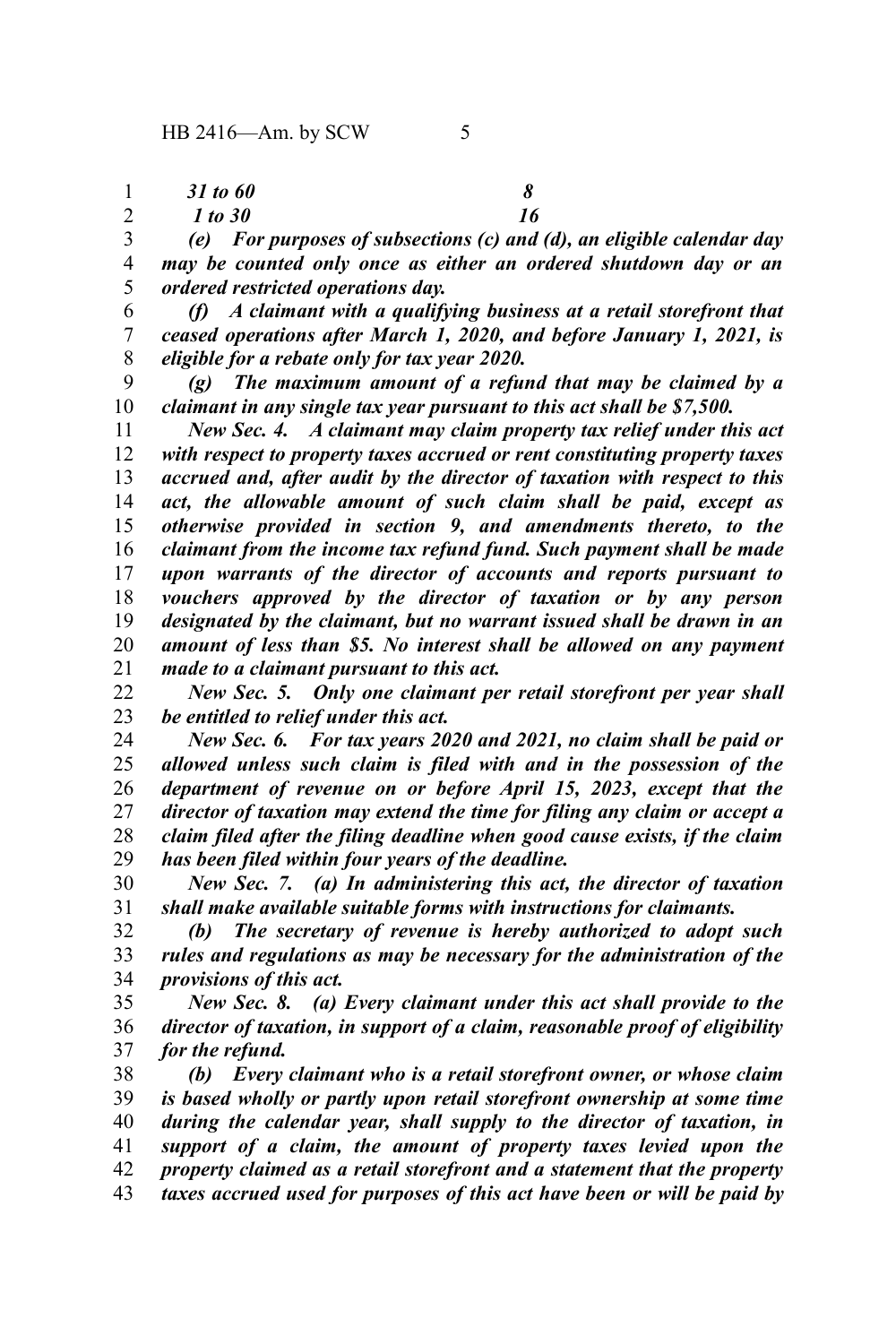*the claimant. Upon request by the director, such claimant shall provide a* 1

*copy of the statement of property taxes levied upon the property claimed as a retail storefront.* 2 3

*(c) Every claimant who is a retail storefront renter, or whose claim is based wholly or partly upon retail storefront rental at some time during the calendar year, shall supply to the division, in support of a claim, a statement prescribed by the director certifying the amount of gross rent paid and that ad valorem property taxes were levied in full for that year on the property, all or a part of which was rented by the claimant.* 4 5 6 7 8 9 10

*(d) The information required to be furnished under subsection (b) or (c) shall be in addition to that required under subsection (a).* 11 12

*New Sec. 9. (a) The amount of any claim otherwise payable under this act may be applied by the director of taxation against any liability outstanding on the books of the department of revenue against the claimant in the year that the claim relates.* 13 14 15 16

*(b) If there are delinquent property taxes for tax year 2020 or 2021 on a retail storefront owned by the claimant, the refund shall be paid to the county treasurer of the county in which such retail storefront is located and applied to such delinquent property taxes.* 17 18 19 20

*New Sec. 10. If there are delinquent property taxes for a tax year commencing prior to January 1, 2020, on a retail storefront owned by the claimant, the claimant shall not be eligible for the refund pursuant to this act for such retail storefront.* 21 22 23 24

*New Sec. 11. In any case in which it is determined that a claim is or was excessive and was filed with fraudulent intent, the claim shall be disallowed in full, and, if the claim has been paid, the amount paid may be recovered by assessment as income taxes are assessed, and such assessment shall bear interest from the date of payment or credit of the claim, until recovered, at the rate of 1% per month. The claimant in such case and any person who assisted in the preparation or filing of such excessive claim or supplied information upon which such excessive claim was prepared, with fraudulent intent, shall be guilty of a class B misdemeanor. In any case in which it is determined that a claim is or was excessive and was negligently prepared, 10% of the corrected claim shall be disallowed, and, if the claim has been paid, the proper portion of any amount paid shall be similarly recovered by assessment as income taxes are assessed, and such assessment shall bear interest at the rate of 1% per month from the date of payment until recovered. In any case in which it is determined that a claim is or was excessive due to the fact that the claimant neglected to include certain income received during the year, the claim shall be corrected and the excess disallowed, and, if the claim has been paid, the proper portion of any amount paid shall be* 25 26 27 28 29 30 31 32 33 34 35 36 37 38 39 40 41 42 43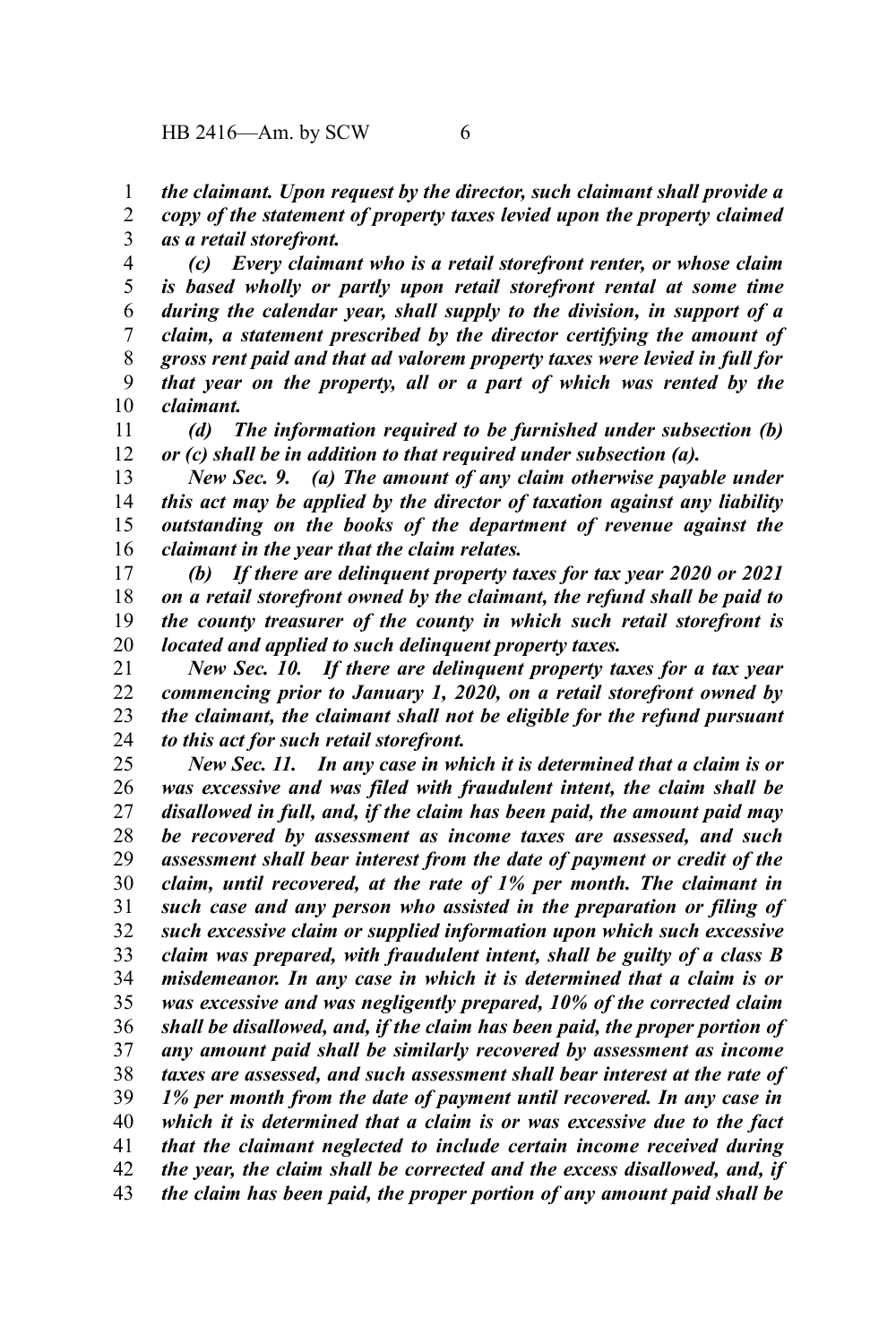HB 2416—Am. by SCW 7

*similarly recovered by assessment as income taxes are assessed.* 1

*New Sec. 12. A claim shall be disallowed if the director of taxation finds that the claimant received title to such claimant's retail storefront primarily for the purpose of receiving benefits under this act.* 2 3 4

*New Sec. 13. Each county shall pay to the state an amount equal to 33% of the refund claims paid pursuant to this act for eligible property located in such county. A county may expend moneys from the county general fund to pay the state pursuant to this section.* 5 6 7 8

*New Sec. 14. To the extent applicable, the provisions of K.S.A. 79- 3226, and amendments thereto, shall apply to claims for refunds allowable pursuant to this act that may become in dispute.}* 9 10 11

New Section 1. *{New Sec. 15.}* (a) Each person within this state shall act and manage the affairs of such person and such person's property in any way that reasonably will assist and not detract from the ability of the state and the public successfully to prevent and respond to contagious or infectious disease. This obligation includes appropriate personal service and appropriate use of property in response to a governmental action. This section neither increases nor decreases these obligations but recognizes their existence under the constitution and statutes and the common law of this state. Compensation for services or for the taking, use or restriction on use of property shall be only to the extent that obligations recognized in this subsection are exceeded in a particular case and only to the extent that the claimant may not be deemed to have volunteered services or property without compensation. 12 13 14 15 16 17 18 19 20 21 22 23 24

(b) Personal services shall not be compensated by the state or any subdivision or agency thereof under this section except pursuant to statute enacted or ordinance duly adopted therefor. 25 26 27

(c)*{(b)}* Compensation for property shall be provided only if the property was commandeered, restricted for use or otherwise used pursuant to a governmental action and the destruction, use or restriction on use of such property was ordered by a public official pursuant to such governmental action. 28 29 30 31 32

(d)*{(c)}* Any person claiming compensation for the use, restriction on use, damage, loss or destruction of property under this section as a result of a governmental action shall file a claim therefor in the district court in the same manner as any other civil action. The court shall determine the validity of such claim in the same manner and under the same procedures prescribed for condemnation actions pursuant to K.S.A. 26-501 et seq., and amendments thereto. Unless the amount of compensation on account of property damaged, lost or destroyed is agreed upon by the claimant and the governmental entity, the amount of compensation shall be calculated in the same manner as compensation due for a taking of property pursuant to the condemnation law of this state. 33 34 35 36 37 38 39 40 41 42 43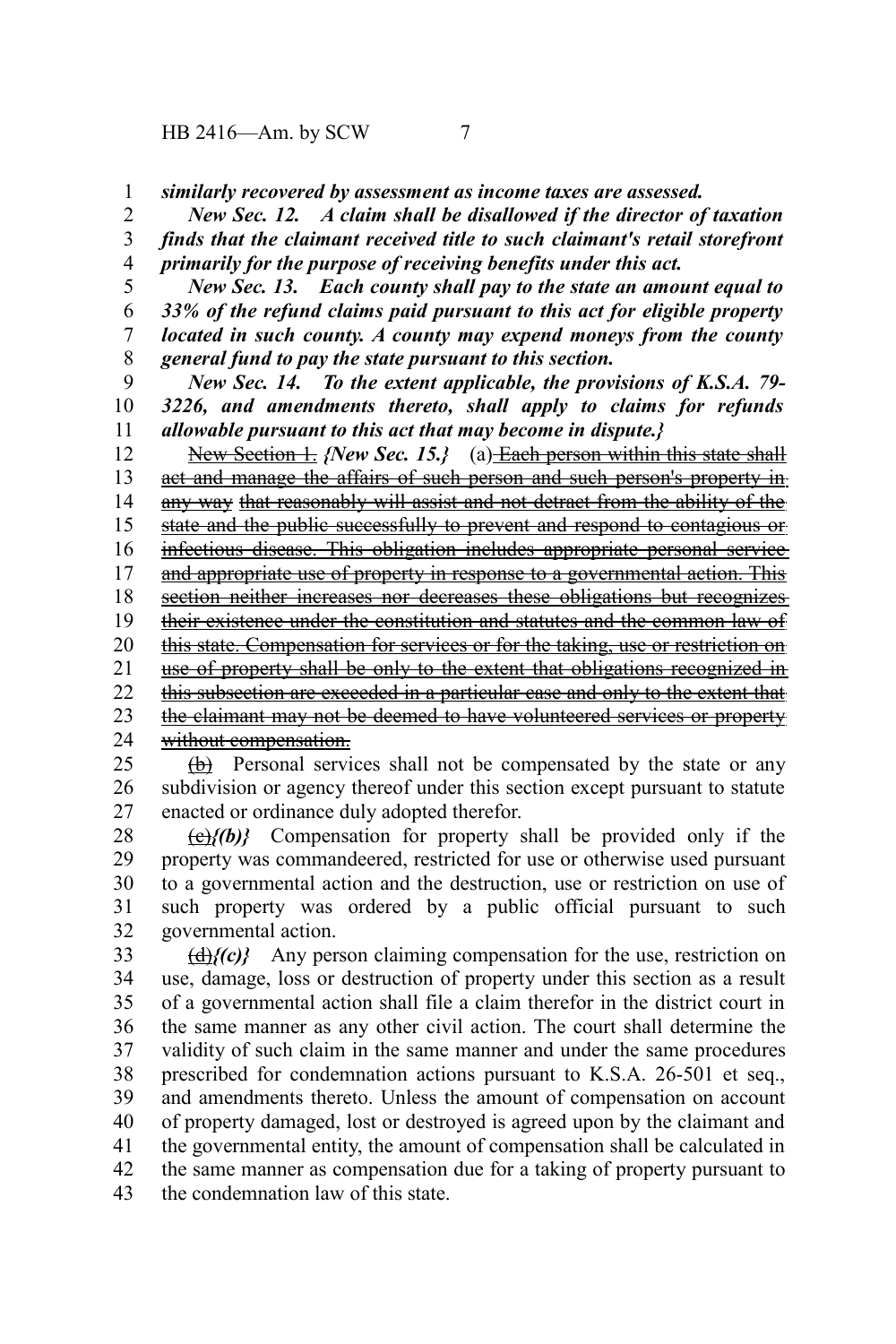*{(2) A claimant shall not be eligible for compensation if such claimant knew or should have known of a dangerous condition and such claimant failed to respond in a reasonable manner to address such dangerous condition that resulted in the use, restriction on use, damage, loss or destruction of property, including, but not limited to, sanitization or food safety.}* 1 2 3 4 5 6

(e)*{(d)}* Any award of compensation for the commandeering, use or restriction on use of the property by the governmental entity shall: 7 8

(1) Be paid by the governmental entity ordering the commandeering, use or restriction on use of the property at issue; 9 10

(2) be limited to the actual cost of such use or restriction on use as determined by the board of appraisers; and 11 12

(3) not include loss of present or future profits, opportunity cost or other extraordinary damages. 13 14

(f)*{(e)}* As used in this section:

15

(1) "Governmental action" means an order, resolution or ordinance related to a contagious or infectious disease*{ in humans}* issued or adopted by the state, county, city or other political subdivision of the state, including, but not limited to, an order, resolution or ordinance issued or adopted pursuant to a declared state of disaster emergency under K.S.A. 48-924, and amendments thereto, or a declared state of local disaster emergency under K.S.A. 48-932, and amendments thereto, that mandates the wearing of face masks, limits the size of gatherings of individuals, restricts the operation of business, controls the movement of persons or limits religious gatherings; 16 17 18 19 20 21 22 23 24 25

(2) "private property" means the same as defined in K.S.A. 77-703, and amendments thereto, and any other personal or business property used or restricted for use by a governmental entity pursuant to a governmental action; 26 27 28 29

(3) "restriction on use" or "restricted for use" means: 30

(A) Any taking as defined in K.S.A. 77-703, and amendments thereto; 31 32

(B) any restriction, limitation on access to or operation of private property; 33 34

(C) exertion of control over any private property for any amount of time pursuant to a governmental action; or 35 36

(D) substantially burdening the operation of any religious, civic, business or commercial entity, whether for-profit or not-for-profit. 37 38

(g)*{(f)}* This section shall only apply to a governmental action taken on or after the effective date of this act. 39 40

Sec. 2. K.S.A. 2021 Supp. 79-1614 is hereby amended to read as-41

 follows: 79-1614. (a) *(1)* The owner of any building listed and assessed for 42

property taxation purposes as real property that maintains a business on the 43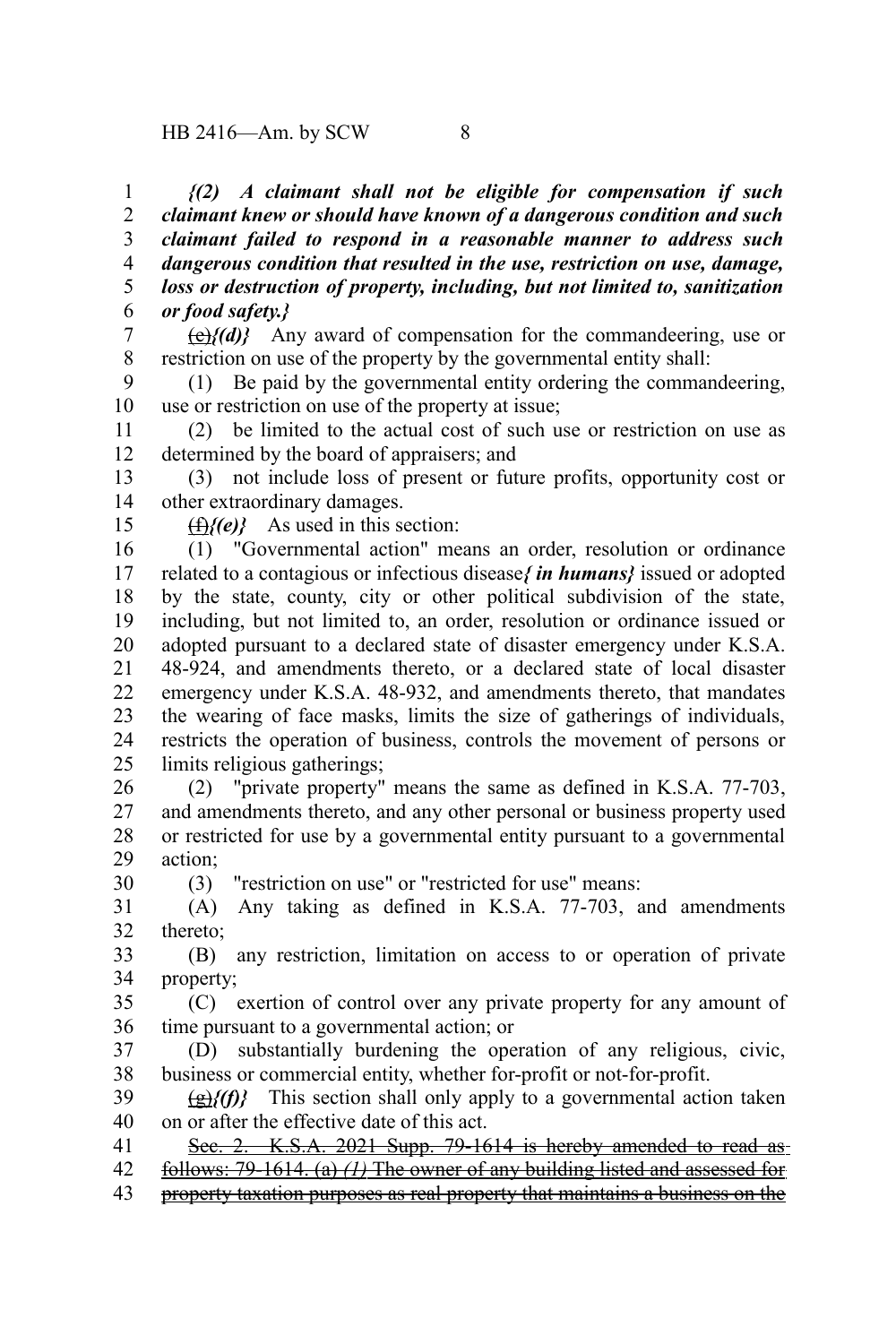HB 2416—Am. by SCW 9

 property that was shut down or restricted *because of any action taken* by the state, county, city or other political subdivision of the state pursuant to an executive order issued by the governor pursuant to K.S.A. 48-925, and amendments thereto, or any action taken by a county, city or other political subdivision of the state related to a state of disaster emergency declared pursuant to K.S.A. 48-924, and amendments thereto, or *a* state of local disaster emergency declared pursuant to K.S.A. 48-932, and amendments thereto, *or any action taken by a county, city or other political subdivision of the state related to a contagious or infectious disease pursuant to chapter 65 of the Kansas Statutes Annotated, and amendments thereto,* may make application to the board of county commissioners of the county in which such property is located for the reimbursement of the property taxes levied upon such property during the shutdown or restriction.  *(2)* The county treasurer shall reimburse from the county general fund any owner who makes an application or operator that joins in anapplication that is determined to be valid for the period of time that the shutdown or restriction remained in effect. For ordered shutdowns, the reimbursement shall be calculated as a <sup>1</sup>/<sub>365</sub> amount of the total ad valorem real property taxes levied by the state, county and all other taxing subdivisions due for the property for the year multiplied by the number of calendar days the ordered shutdown was in effect. For ordered restrictions, the reimbursement shall be calculated as  $a^{-1}/a_{365}$ -amount of the total ad valorem real property taxes levied by the state, county and all other taxing subdivisions due for the property for the year multiplied by the percentage of the ordered restrictions and further multiplied by the number of calendar days the ordered restriction was in effect. (b) If the owner is the operator of the business on the property that was shut down or restricted, the owner shall be entitled to 100% of such reimbursement amount. If the owner is not the operator of such business that was shut down or restricted from conducting operations: (1) The owner shall disclose and attest to the identity of the operator of such business on the application form; (2) the owner shall be entitled to 50% of such reimbursement amount; (3) the operator of such business shall be entitled to 50% of suchreimbursement amount if such operator joins in the owner's application; and (4) such operator that joins in the owner's application may elect to assign such operator's share of the reimbursement amount to the owner to be credited against any delinquent rent due to the owner. (c) If the state, a city or other political subdivision of the state was the governmental entity that shut down or restricted the business resulting in a reimbursement to an owner or operator pursuant to this section, suchgovernmental entity that shut down or restricted the business shall 1 2 3 4 5 6 7 8 9 10 11 12 13 14 15 16 17 18 19 20 21 22 23 24 25 26 27 28 29 30 31 32 33 34 35 36 37 38 39 40 41 42 43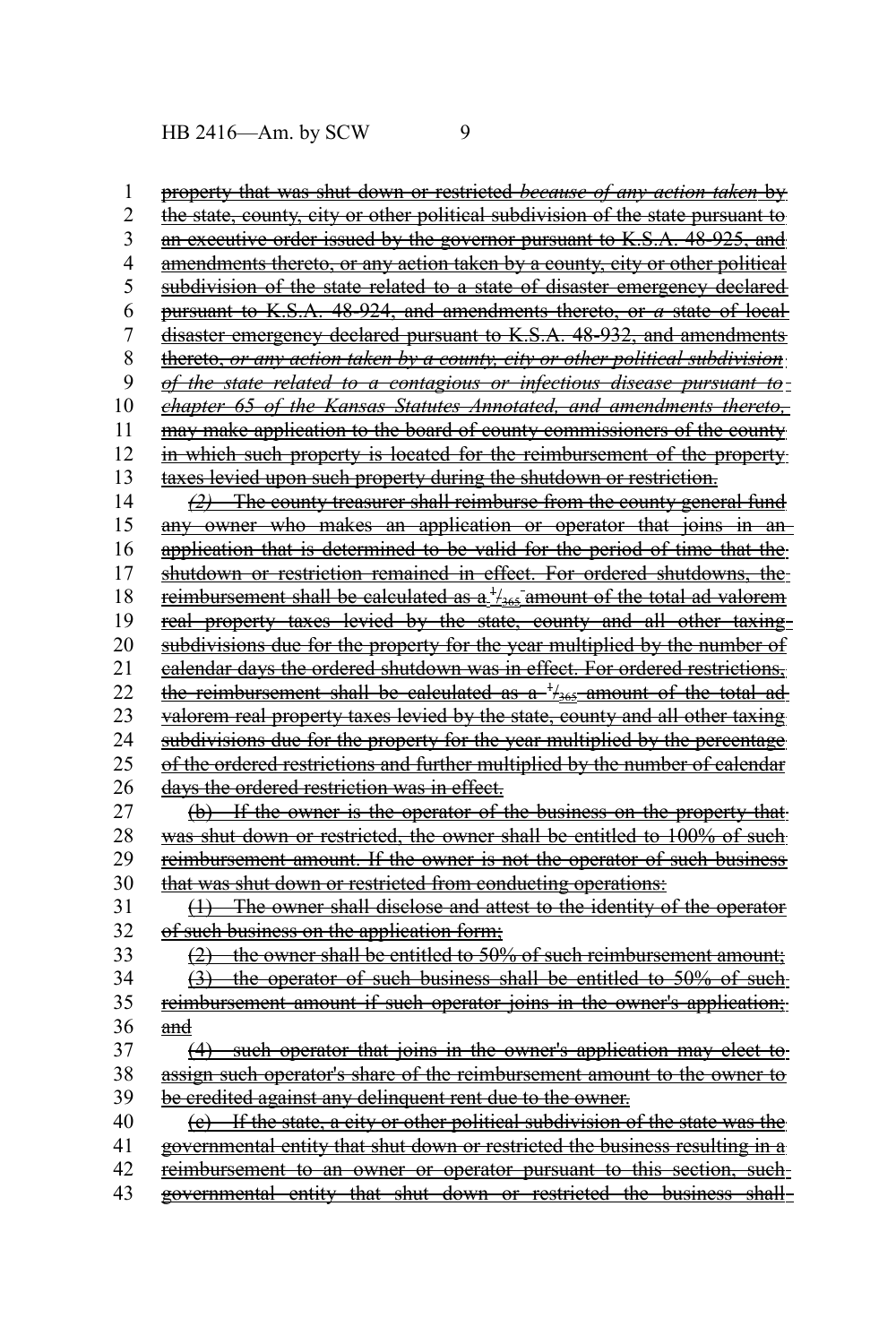reimburse the county for the cost of such reimbursement. 1

(d) For purposes of this section, "restriction" or "restricted" means 2

any occupancy limitation, limitation on periods of operation or the exertion by any governmental entity of other significant control onbusiness resources or functionality. 3 4 5

(e) The provisions of this section shall be applicable on and after January 1, 2022. 6 7

8

Sec. 3. K.S.A. 2021 Supp. 79-1614 is hereby repealed.

*{Sec. 16. K.S.A. 2021 Supp. 79-1614 is hereby amended to read as follows: 79-1614. (a) (1) The owner of any building listed and assessed for property taxation purposes as real property that maintains a business on the property that was shut down or restricted because of any action taken by the state, county, city or other political subdivision of the state pursuant to an executive order issued by the governor pursuant to K.S.A. 48-925, and amendments thereto, or any action taken by a county, city or other political subdivision of the state related to a state of disaster emergency declared pursuant to K.S.A. 48-924, and amendments thereto, or a state of local disaster emergency declared pursuant to K.S.A. 48-932, and amendments thereto, or any action taken by a county, city or other political subdivision of the state related to a contagious or infectious disease in humans pursuant to chapter 65 of the Kansas Statutes Annotated, and amendments thereto, may make application to the board of county commissioners of the county in which such property is located for the reimbursement of the property taxes levied upon such property during the shutdown or restriction.* 9 10 11 12 13 14 15 16 17 18 19 20 21 22 23 24 25

*(2) An owner shall not be eligible for reimbursement if such owner knew or should have known of a dangerous condition and such owner failed to respond in a reasonable manner to address such dangerous condition that resulted in the shutdown or restriction, including, but not limited to, sanitization or food safety.* 26 27 28 29 30

*(3) The county treasurer shall reimburse from the county general fund any owner who makes an application or operator that joins in an application that is determined to be valid for the period of time that the shutdown or restriction remained in effect. For ordered shutdowns, the reimbursement shall be calculated as a <sup>1</sup> /365 amount of the total ad valorem real property taxes levied by the state, county and all other taxing subdivisions due for the property for the year multiplied by the number of calendar days the ordered shutdown was in effect. For ordered restrictions, the reimbursement shall be calculated as a <sup>1</sup> /<sup>365</sup> amount of the total ad valorem real property taxes levied by the state, county and all other taxing subdivisions due for the property for the year multiplied by the percentage of the ordered restrictions and further multiplied by the number of calendar days the ordered restriction was in* 31 32 33 34 35 36 37 38 39 40 41 42 43